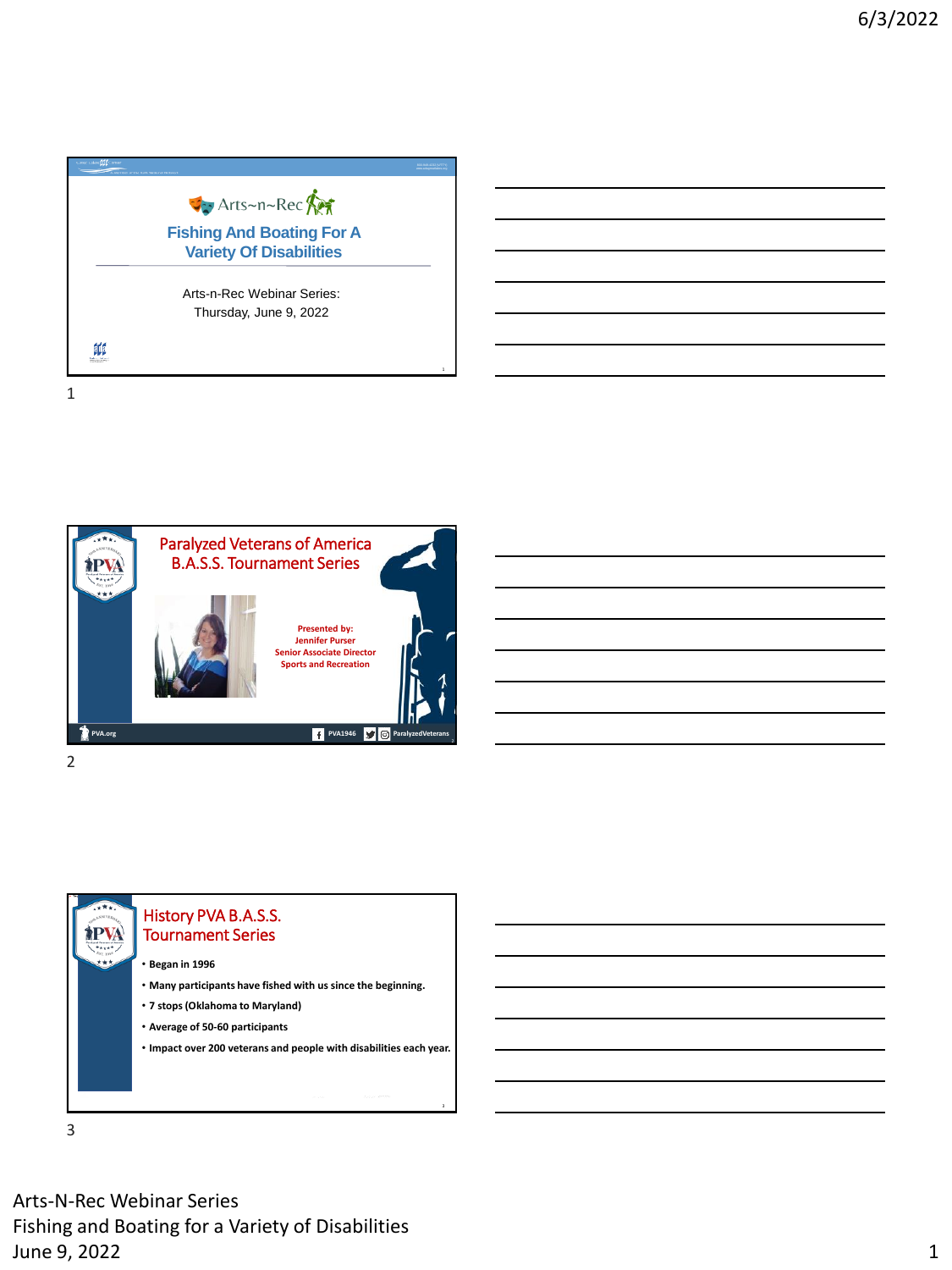





6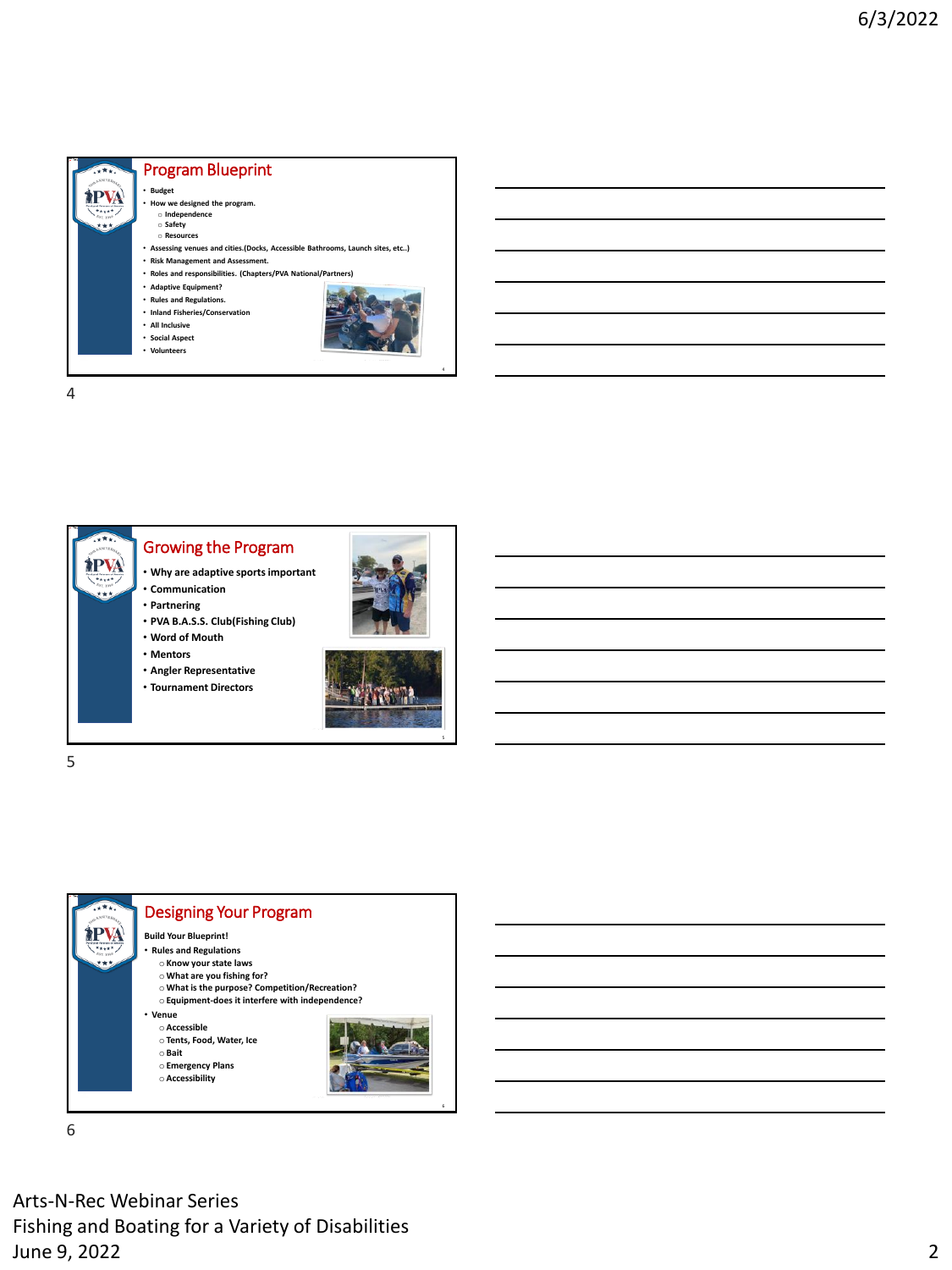







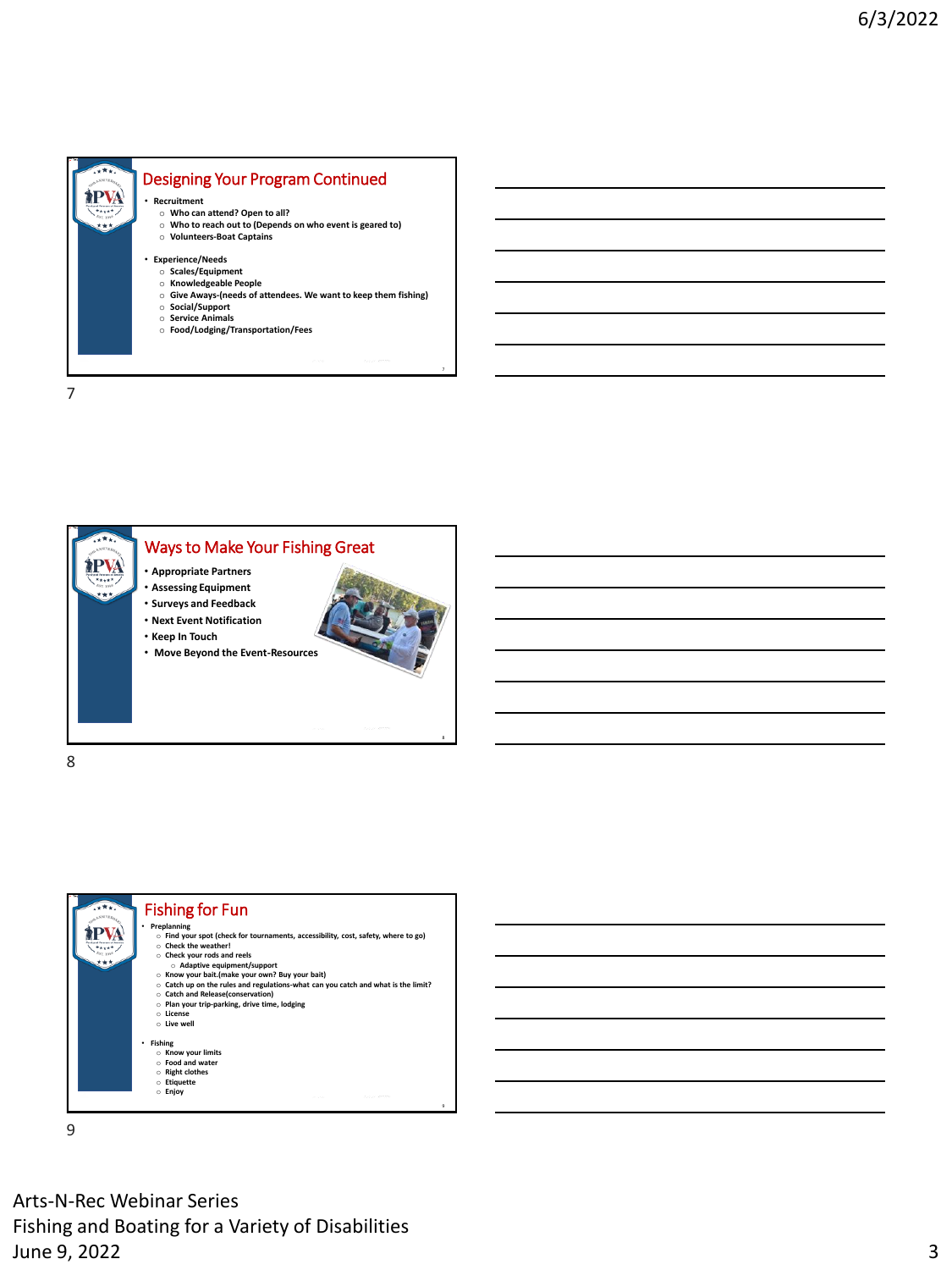

10





12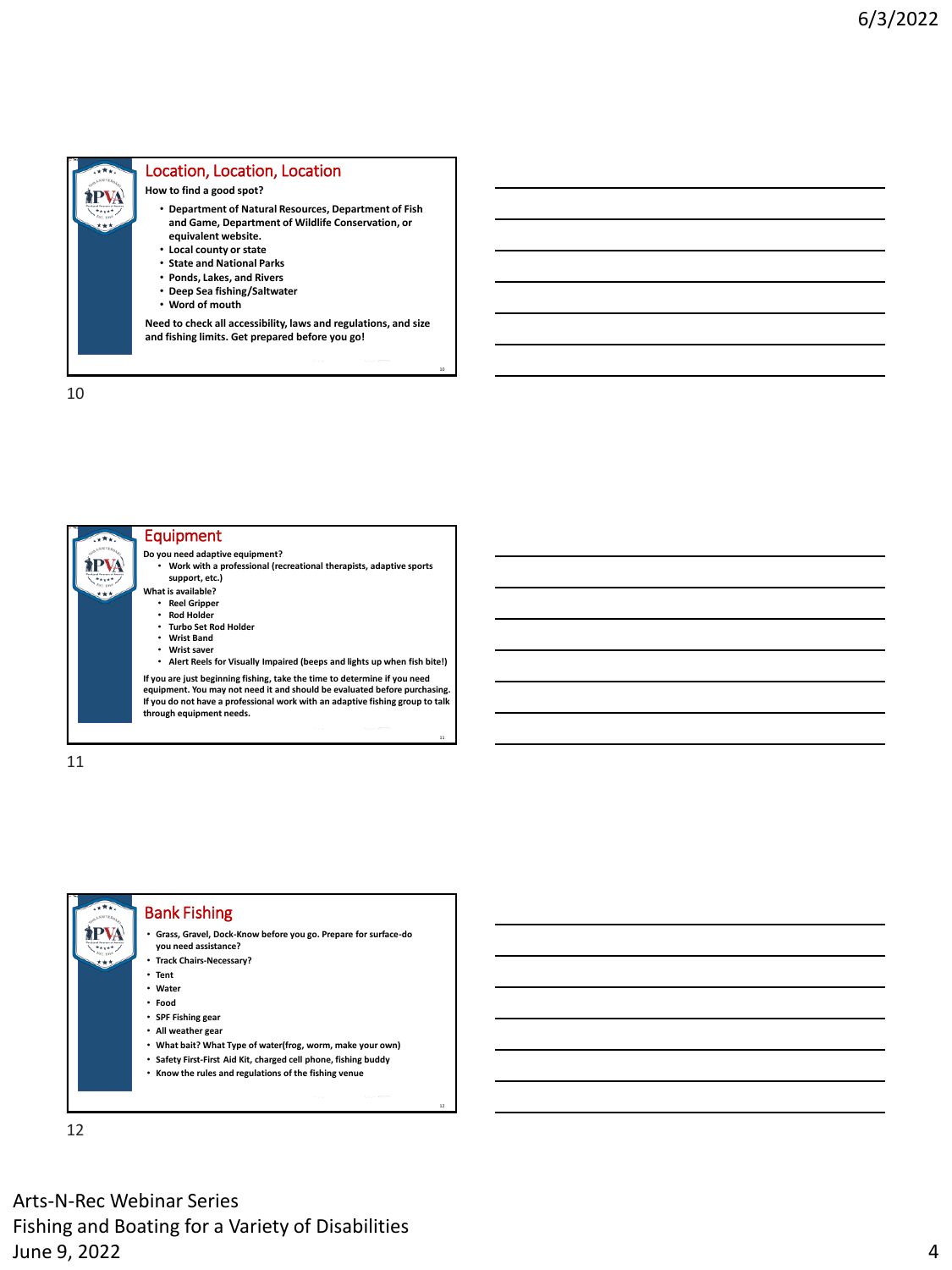







15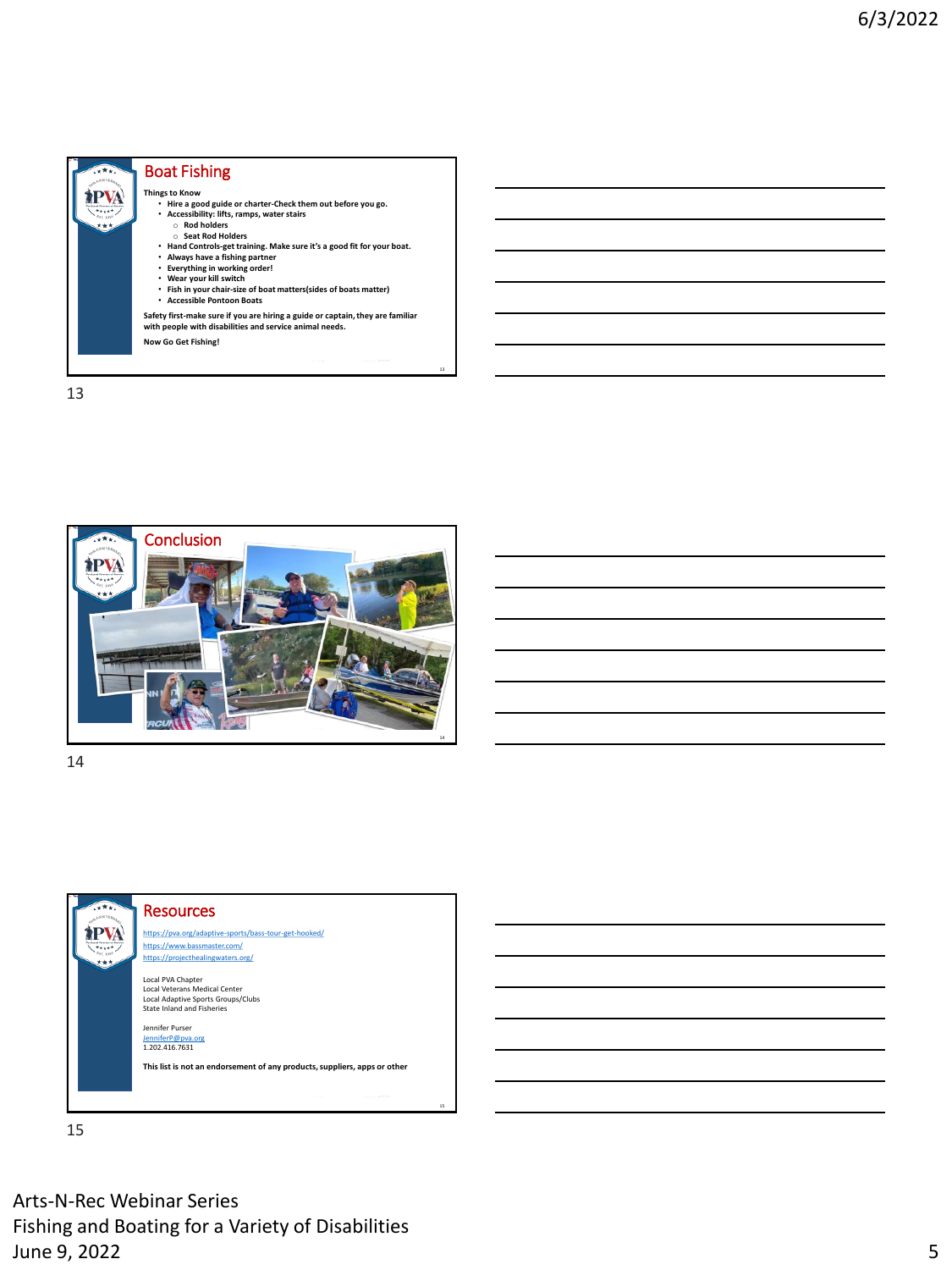





18